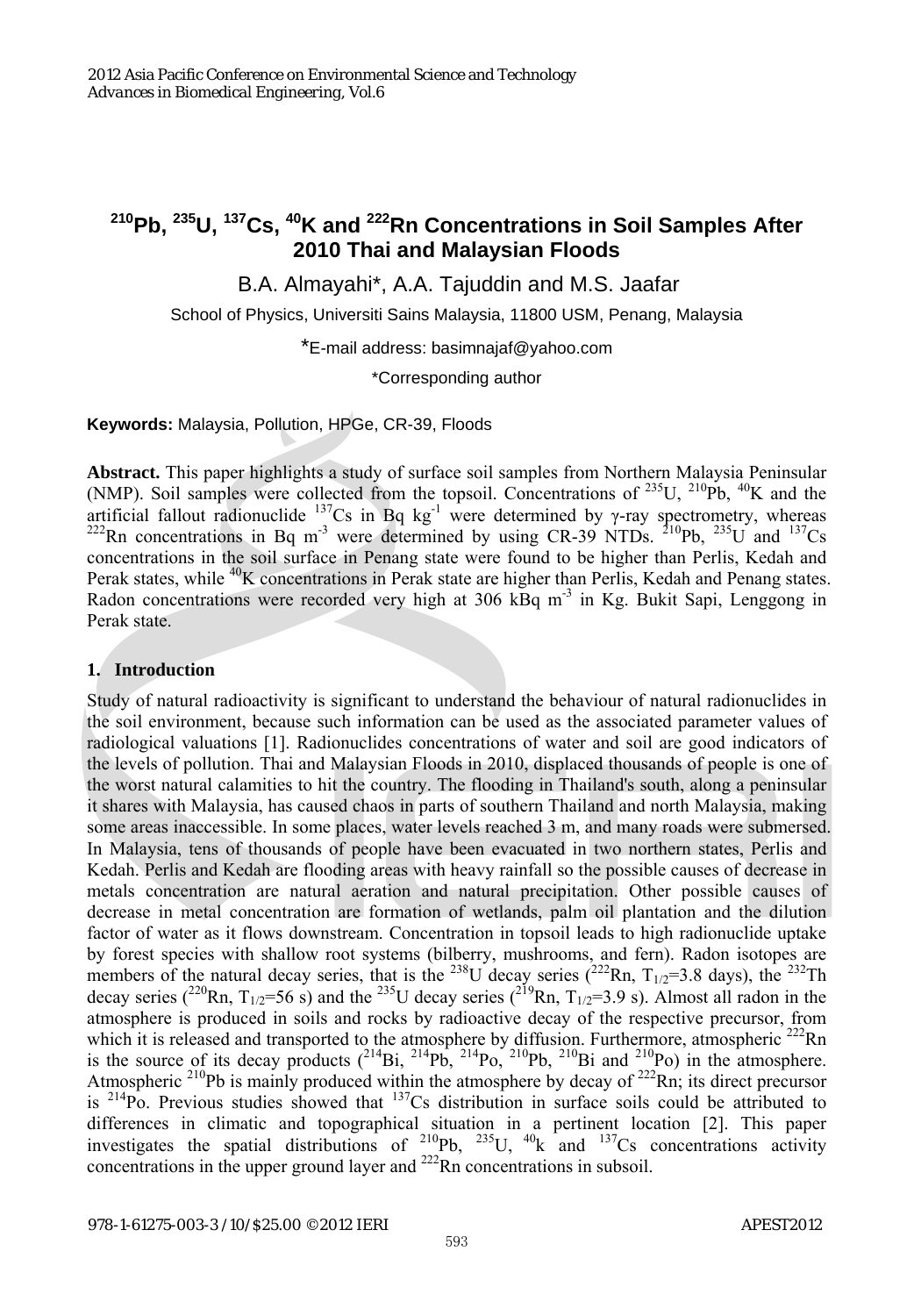#### **1.1 Site description**

The study was conducted at NMP, encompasses the four northernmost states on the west coast of Peninsular Malaysia: Perlis, Kedah, Penang and upper portion of North Perak and NMP is geologically divided into the following major regions [3]: Triassic, Quaternary, Tertiary Cambrian, Silurian to Devonian, Carboniferous Intermediate Grad, Ordovician to Silurian, Jurassic to Cretaceous and Permian as shown in fig. 1, and Table 1 shows geographic site of sampling sites. The Malaysia-Thailand border consists of both a land boundary across the Malay Peninsula and maritime boundaries in the Straits of Malacca and the Gulf of Thailand/South China Sea. Malaysia lies to the south of the border while Thailand lies to the north. From west to east, the 646.5 km Malaysia-Thailand border begins at a point which lies just north of the Perlis River where the western most land boundary terminus was to be at "the most seaward point of the northern bank of the estuary of the Perlis River". The state of Penang is a tropical island, just off the north-west coast of Peninsular Malaysia. It is consisted of the island of Penang and a strip of land on the mainland known as Seberang Prai. The state of Kedah is situated in the northwestern corner of Peninsular Malaysia. It covers an area of 9,425 sq. km. Kedah, with the neighboring state Perlis in the north, is traditionally known as the "Rice Bowl of Malaysia", being the major producer of rice in the country. The border town of Bukit Kayu Hitam in northern Kedah is the main gateway to Thailand. Perlis state is bordered by the Thai province of Satun in the north, Kedah in the south-east, and lapped by the gentle waters of the Straits of Malacca on its western coastline. Its land area of 795 sq. km. and population of just 217,480 makes Perlis the smallest state in Malaysia. The annual range of temperature is from 21  $^{\circ}$ C to 32  $^{\circ}$ C while the average rainfall is 2000 ml to 2500 ml. Perak lies between Kedah in the north and Selangor to the south.



Fig. 1. Geological map of West Malaysia and sampling sites [3]

|  |  | Table 1. Geographic site of sampling points |
|--|--|---------------------------------------------|
|  |  |                                             |

| <b>SC</b> | Sampling site                   | N                | E                |
|-----------|---------------------------------|------------------|------------------|
| $*110$    | Gelugor, Penang                 | $05^{0}22'20.0"$ | $100^018'56.8"$  |
| $*404$    | Alor Relau, Penang              | $05^{0}20'12.1"$ | $100^016'08.5"$  |
| *558      | Balik Pulau, Penang             | $05^{0}20'17.5"$ | $100^011'45.7"$  |
| *669      | Bukit Dumbar, Penang            | $05^{0}23'19.1"$ | $100^019'10.7"$  |
| *881      | Batu Feringghi, Penang          | $05^{0}28'02.2"$ | $100^015'04.6"$  |
| $*102$    | Pantai Aceh, Penang             | $05^{0}25'19.5"$ | $100^011'$ 49.3" |
| $*111$    | Penang Hill, Penang             | $05^{0}25'39.5"$ | $100^016'09.6"$  |
| $*122$    | Sg. Planng, Penang              | $05^{0}23'14.9"$ | $100^012'38.2"$  |
| $*015$    | Kg.Pulau Chengai, Kedah         | 05°49'57.60"     | 100°29'10.10"    |
| $*171$    | Kg. Rama, Perlis                | 06°18'18.60"     | 100°12'23.80"    |
| *201      | Kg. Alor Radis, Perlis          | 06°24'51.00"     | 100°13'32.70"    |
| $*229$    | Kg. Baru Padang Sanai, Kedah    | 06°19'58.50"     | 100°46'36.00"    |
| *259      | Kg. Bukit Sapi, Lenggong, Perak | 05° 09'3.50"     | 101°04'17.80"    |

SC- Sample Code, N- Latitude, E- Longitude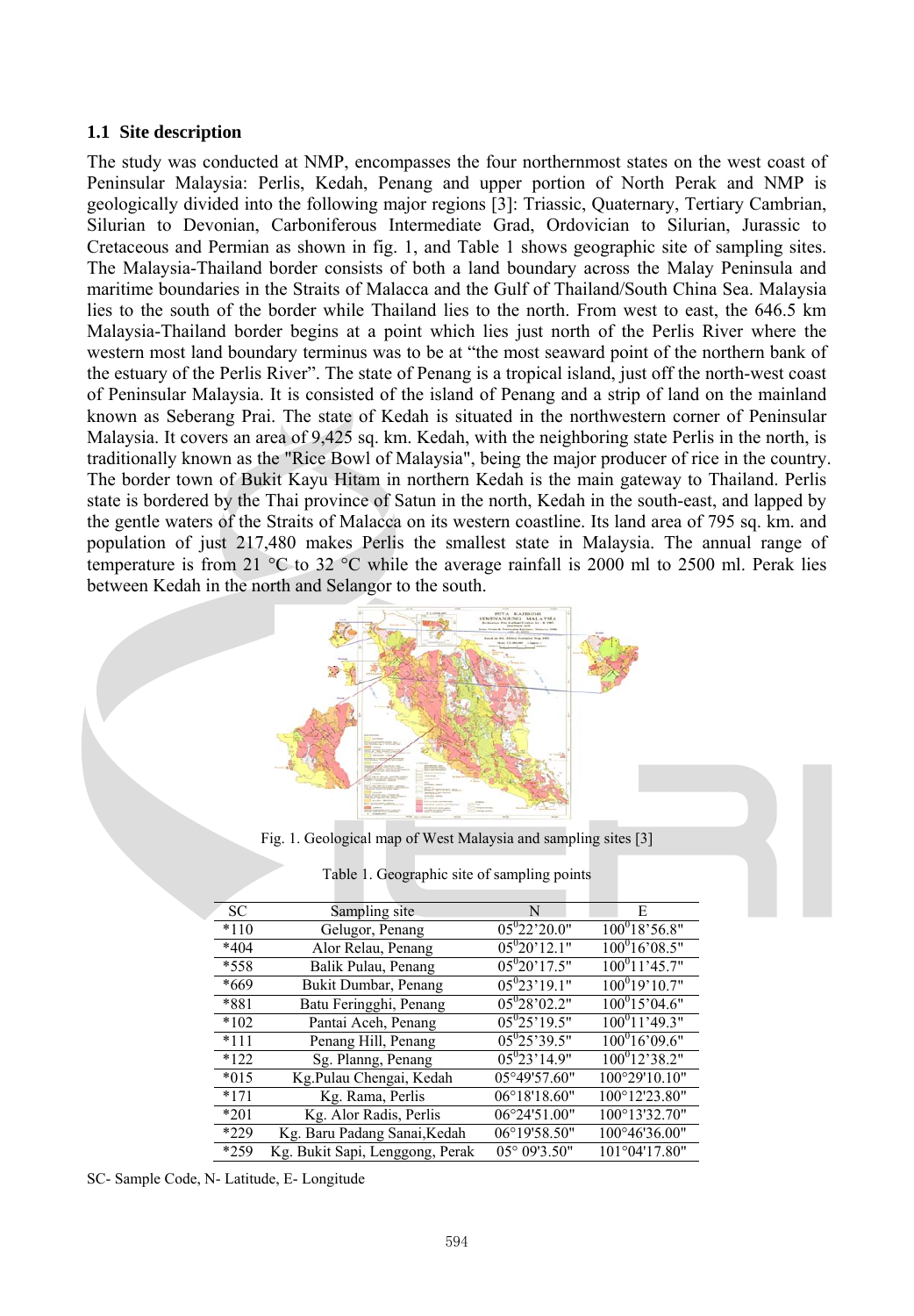# **2. Materials and Methods**

# **2.1 Sampling preparation**

About 4–6 kg of soil samples were collected from the topsoil ~8 cm using Earth Auger Drill (DZ500). The names of the sampling sites are given in Table 1. The samples were dried at 110  $^{\circ}$ C-115 °C for 24-28 h in an oven. Dried samples were pulverized and sifted through a 2 mm sieve. Each sample was then weighed and sealed in a 1300 ml Marinelli beaker and analyzed using HPGe detector for 10 h each. They were stored for a period of about 30 days before counting to achieve equilibrium for  $^{238}$ U and  $^{232}$ Th with their respective progeny. The position of the sites was determined using the GPS [4].

## **2.2 Measurements devices**

A gamma ray spectrometry (HPGe) system manufactured by DSG detector systems GmbH, with an energy resolution of 1.85 keV (FWHM) for the 1332.5 keV  $\gamma$ -transition of <sup>60</sup>Co, was used to determine the activity concentration of radionuclides  $^{210}Pb$ ,  $^{235}U$ ,  $^{137}Cs$  and  $^{40}K$  in the samples. The detector was housed inside a massive 5 cm thick old lead shield with 9.5 cm diameter x 20 cm high lead shielding to reduce the gamma ray background, and the analysis of the obtained gamma spectra was performed with the use of software Maestro II (MCA, EG&G ORTEC) with 16384 channels. The activity concentration, in Bq kg<sup>-1</sup>, of <sup>40</sup>K, <sup>210</sup>Pb and <sup>137</sup>Cs were measured directly from the 1460.81, 46.5 and 661.6 keV, respectively, while activity concentrations of 235U was determined from its γ lines at 143.76, 202.11 and 205.31 keV. The radon level measurements were performed using TASTRAK<sup>TM</sup> track etch detectors purchased from Track Analysis Systems Ltd (TASL). The passive radon detectors a 2 cm x 2 cm CR-39 were placed at the closed top end of a plastic cup, 6.8 cm in diameter and 7.7 cm length by using a double sided tape, and sponge 1 cm thickness was placed at the another side to a cup to avoid any thoron gas and humidity on detector, a circular hole of diameter 1 cm is made in the center of the lid. The detector chamber is placed inside a PVC pipe 8 cm in diameter and 50 cm in length. The cylinder is buried in the soil at a 50 cm depth and the PVC pipe is open from one end and sealed at the other end to keep water out as shown in Fig. 2. After exposure (26-49 days), the detectors were removed and chemically etched in a 6.25 N, NaOH solution at 70 °C for 10 h. Alpha particles tracks per cm<sup>2</sup> produced by the decay of <sup>222</sup>Rn and its daughters were carried out using an optical microscope with CELLSENS DIGITAL IMAGING software (Olympus, System Microscope BX53) of 100x magnification power as shown in Fig. 2. The observed track density was converted to radon concentration by using the alpha-track density from calibrated CR-39 plastics. The diffusion chamber with detector was calibrated, where a radon calibration sources  $(3^{226}Ra)$  with 5 µCi were used. The detectors were exposed to  $42300 \pm 17500$  Bq m<sup>-3</sup> for 7 days by using the portable detector, RAD7 model 711 (Durridge Co. Inc., USA) and the calibration factor =  $0.0278 \pm 0.00023$  track cm<sup>-2</sup> per Bq d m<sup>-3</sup> was determined.



Fig. 2. A PVC pipe, an earth drill, and an optical microscope with software used in this study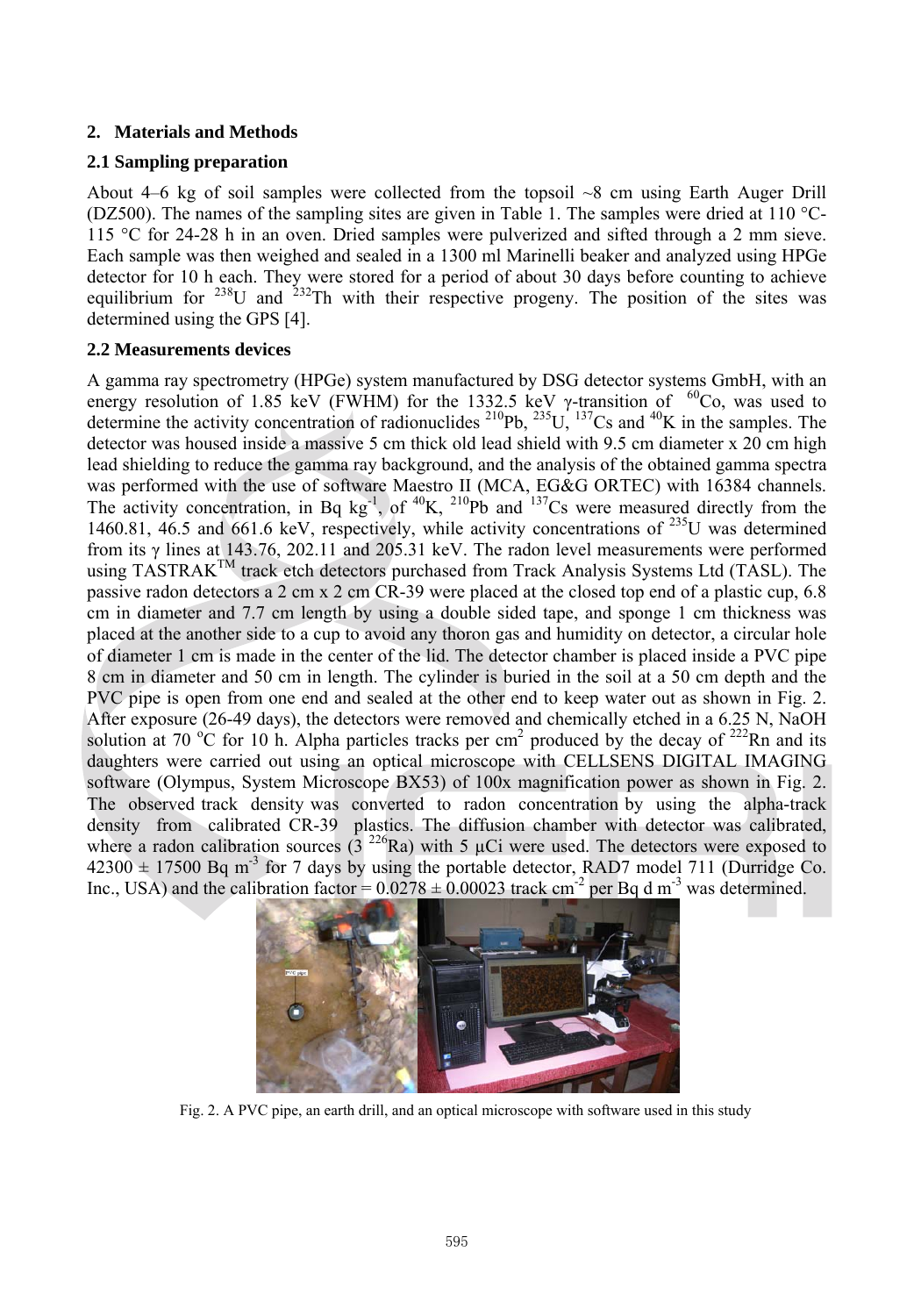#### **3. Results and discussion**

ND- Not Detected

The concentrations of the radionuclides in the samples of soils are presented in Table 2. <sup>210</sup>Pb, <sup>235</sup>U, <sup>137</sup>Cs and <sup>40</sup>K concentrations in the soil surface varies from ND (Pantai Aceh, Penang, Kg. Rama, Perlis, Kg. Baru Padang Sanai, Kedah and Kg. Bukit Sapi, Lenggong, Perak) to 71.56±3.22 Bq kg-1 (Gelugor, Penang), ND (Kg.Pulau Chengai, Kedah and Kg. Bukit Sapi, Lenggong, Perak) to 6.42±4.09 Bq kg-1 (Batu Feringghi, Penang), ND (Gelugor, Penang, Balik Pulau, Penang, Bukit Dumbar, Penang, Batu Feringghi, Penang and Sg. Planng, Penang) to  $0.98\pm0.49$  Bq kg<sup>-1</sup> (Penang Hill, Penang), and 73.09±11.71 Bq kg<sup>-1</sup> (Kg.Pulau Chengai, Kedah) to 1334.30 ±32.72 (Kg. Baru Padang Sanai, Kedah), respectively as shown in Fig. 3.  $^{210}Pb$ ,  $^{235}U$  and  $^{137}Cs$  concentrations in the soil surface in Penang state higher were found than Perlis, Kedah and Perak states, while  ${}^{40}$ K concentrations in Perak state are higher than Perlis, Kedah and Penang states.

| SC     | $^{210}Pb$       | $^{235}$ U        | $^{137}Cs$      | 40 <sub>K</sub>     |
|--------|------------------|-------------------|-----------------|---------------------|
| $*110$ | 71.56 ± 3.22     | $5.44 \pm 1.35$   | ND              | $1070.83 \pm 29.24$ |
| $*404$ | $10.82 \pm 0.96$ | $1.38 \pm 0.40$   | $0.83 \pm 0.39$ | 326.66±23.33        |
| *558   | $13.63 \pm 1.58$ | $1.49 \pm 0.77$   | ND              | $607.97 \pm 20.42$  |
| *669   | 35.89±2.75       | $5.09 \pm 1.40$   | ND              | 999.86±26.90        |
| *881   | $42.63 \pm 2.83$ | $6.42{\pm}4.09$   | ND              | 897.2±27.89         |
| $*102$ | ND               | $0.035 \pm 0.031$ | $1.04 \pm 0.28$ | 191.32±11.80        |
| $*111$ | $42.27 \pm 3.03$ | $1.45 \pm 1.54$   | $2.36 \pm 1.42$ | $87.68 \pm 17.93$   |
| $*122$ | $11.22 \pm 1.19$ | $0.070 \pm 0.040$ | ND.             | $1012.16 \pm 27.89$ |
| $*015$ | $0.13 \pm 0.64$  | ND                | $0.40 \pm 0.35$ | 73.09±11.71         |
| $*171$ | ND               | $0.39 \pm 0.37$   | $0.76 \pm 0.39$ | 597.35±23.52        |
| $*201$ | $3.43\pm0.86$    | $0.089 \pm 0.039$ | $0.82 \pm 0.35$ | $305.30 \pm 17.76$  |
| $*229$ | <b>ND</b>        | $0.021 \pm 0.016$ | $0.82 \pm 0.19$ | $131.64 \pm 7.84$   |
| *259   | ND               | ND                | $0.57 \pm 0.49$ | $1334.30 \pm 32.72$ |

Table 2. Radionuclides concentrations (Bq  $kg^{-1}$ ) for sampling sites in NMP



Fig. 3. 210Pb, 235U, 137Cs and 40K concentrations in NMP using HPGe spectroscopy

The soil gas  $^{222}$ Rn concentrations at a 50 cm depth for measurement sites are given in Table 3. In NMP, the higher and lower soil <sup>222</sup>Rn concentrations occurred at Kg. Bukit Sapi, Lenggong, Perak and Pantai Aceh, Penang, respectively as shown in Table 3 and Fig. 4. Radon concentrations were recorded very high at 306 kBq m<sup>-3</sup>, which is exceptionally high as an outdoor value [5]. Tables 4 and 5 show comparisons between <sup>210</sup>Pb, <sup>235</sup>U, <sup>137</sup>Cs, <sup>40</sup>K and <sup>222</sup>Rn concentrations measurements in soil surface and soil gas with different studies conducted around the globe.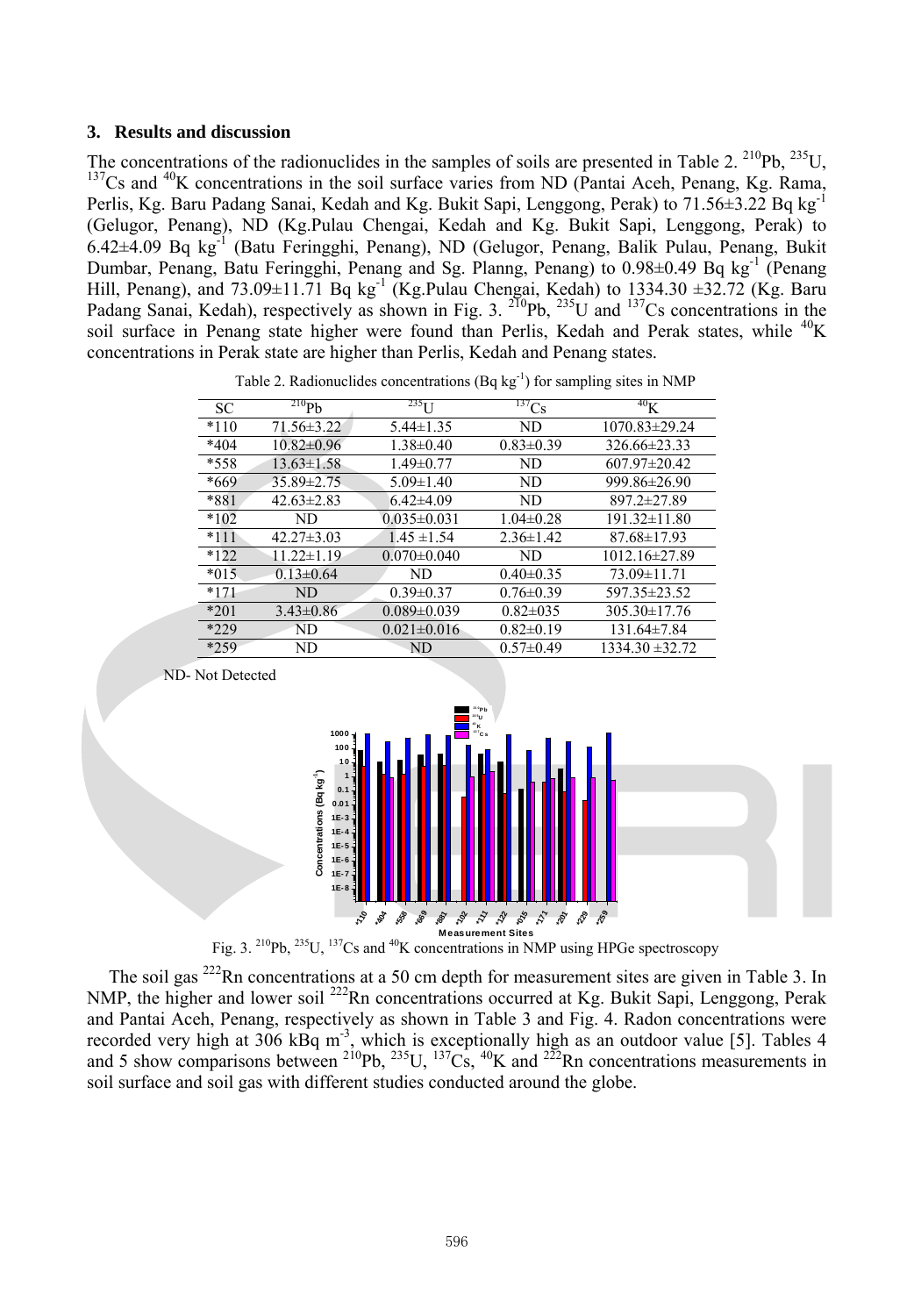| SC     | $^{222}$ Rn (kBq m <sup>-3</sup> ) | <b>Standard Deviation</b> | $\pm$ Standard Error |
|--------|------------------------------------|---------------------------|----------------------|
| $*110$ | 73.94                              | 6.32                      | 0.80                 |
| $*404$ | 3.72                               | 0.87                      | 0.20                 |
| *558   | 17.70                              | 2.95                      | 0.37                 |
| *669   | 45.36                              | 5.29                      | 0.67                 |
| *881   | 111.15                             | 6.84                      | 1.37                 |
| $*102$ | 3.04                               | 0.80                      | 0.14                 |
| $*111$ | 97.21                              | 8.40                      | 1.31                 |
| $*122$ | 23.33                              | 2.81                      | 0.51                 |
| $*015$ | 31.51                              | 3.63                      | 0.68                 |
| $*171$ | 55.07                              | 5.89                      | 1.15                 |
| $*201$ | 4.88                               | 1.01                      | 0.19                 |
| *229   | 123.38                             | 7.20                      | 1.55                 |
| *259   | 306.05                             | 32.04                     | 7.14                 |

Table 3. <sup>222</sup>Rn concentrations for sites in NMP



Fig.  $4^{222}$ Rn concentrations vs. measurement sites. \*259 representative of high concentration, while \*102 representative of low concentration in NMP, the scale type  $Log<sub>10</sub>$ .

Table 4. Comparison of gamma ray activity concentrations (Bq kg<sup>-1</sup>) of surface soil samples with the values reported for other countries of the world.

| Countries | Depth (cm) | $^{210}Pb$ | 235 <sub>T</sub> | $T_{37}$ Cs | 40V           | References      |
|-----------|------------|------------|------------------|-------------|---------------|-----------------|
| Serbia    |            | 45-54      | $2.6 - 9.9$      | 29-99       | 332-925       | 16              |
| France    | $5 - 10$   | .          | .                | $4 - 11.5$  | 348-802       |                 |
| Lithuania |            | 6.1-158.7  | .                | 1190        | 215           | Ιŏ              |
| Hungary   | $5 - 10$   | .          | .                | 7.6-35.9    | 256-448       | ٢Q.             |
| Jordan    |            | .          | $2.2 - 6.4$      | $0.9 - 3.5$ | 179-307.6     | 10 <sup>1</sup> |
| Norway    |            | .          | .                | $1 - 146$   | 31-564        |                 |
| Malaysia  |            | ND-71.56   | ND-6.42          | ND-2.36     | 73.09-1334.30 | Present study   |

Table 5. Comparison of <sup>222</sup>Rn concentrations (kBq m<sup>-3</sup>) of soil gas with the values reported for other countries of the world.

| Countries | Depth (cm) | $222$ Rn     | References    |
|-----------|------------|--------------|---------------|
| Korea     |            | $3.9 - 23.1$ |               |
| Jordan    |            | $5 - 24$     |               |
| Turkey    |            | $4.3 - 9.8$  | 14            |
| UK        |            | 1.30-50.30   | 15            |
| Serbia    |            | 1.27-155     | 16            |
| Malaysia  |            | 3.04-306     | Present study |

### **4. Conclusions**

Concluded that floods and rains reduced radionuclides in soil surface. A  $^{222}$ Rn concentration varies from 3.04 to 306.05 kBq m<sup>-3</sup>. Radon concentrations were recorded very high at 306 kBq m<sup>-3</sup> in Kg. Bukit Sapi, Lenggong in Perak state.